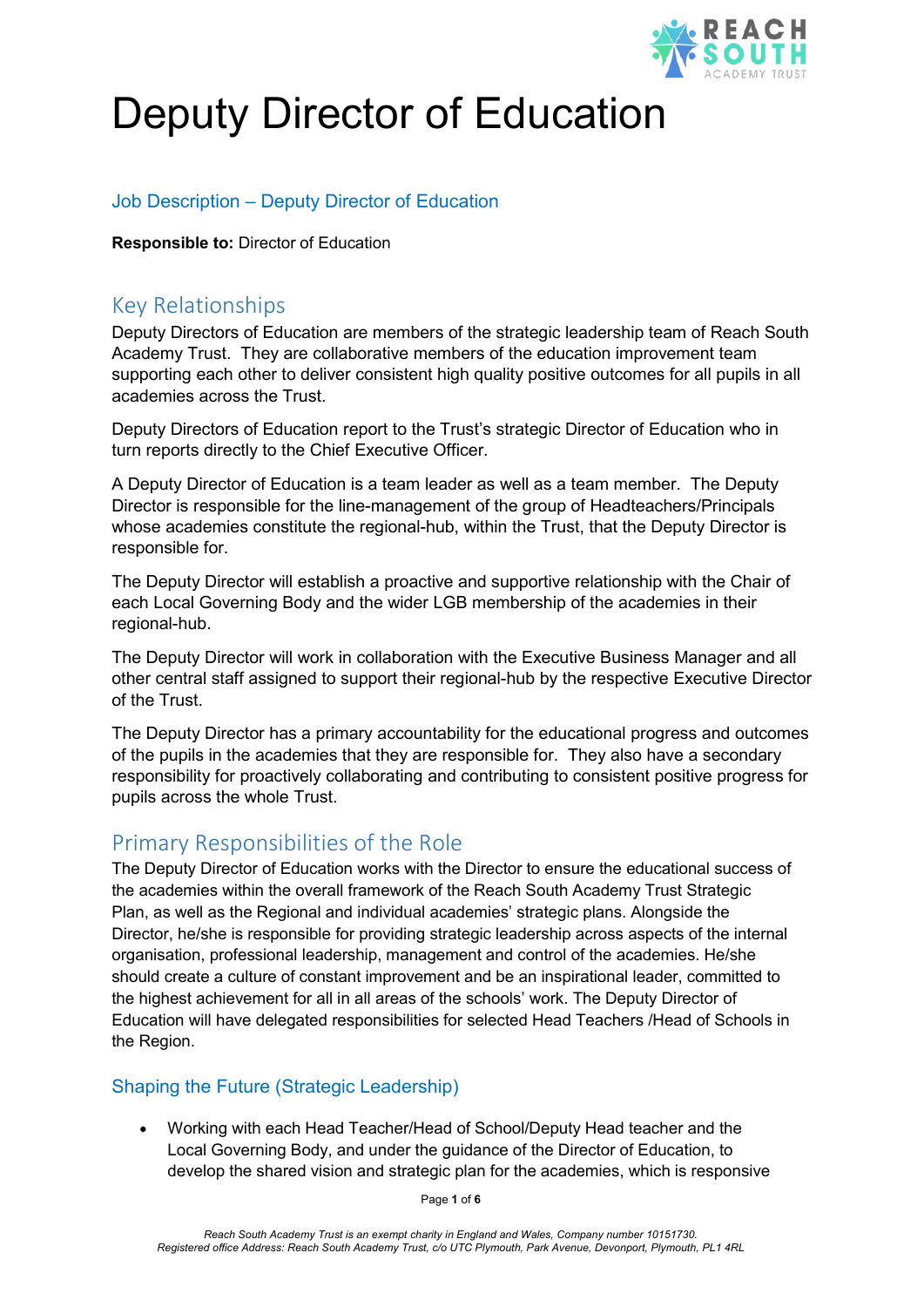

to the communities they serve. At the core of this should be the educational and personal development of the pupils

- Work with the Director of Education, Governors, and staff to define and implement the academies' vision and strategic direction so that it is understood and acted upon by all stakeholders
- Work with the Director to implement and drive the strategic and operational plan across the Region, which identifies priorities and targets for ensuring that pupils achieve high standards and make progress, increasing teachers' effectiveness and securing rapid school improvement
- Plan for the future needs and further development of the academies within the Region; acting as a school improvement advisor to a number of schools
- Ensure the sustained raising of aspiration, achievement and attainment, is met through an inclusive, sustainable and innovative lifelong education environment
- Ensure the academies achieve their performance targets
- Promote the academies and the Trust to a range of audiences
- Secure the commitment of parents and the wider community to the vision and direction of the academies and the Trust
- Work with all stakeholders to generate enthusiasm and commitment
- Challenge, motivate and empower others to attain ambitious outcomes
- Deputise for the Director of Education when required

#### Leading Learning and Teaching

- Implement a curriculum policy with the Director, Governors and individual academy senior leaders to meet statutory and pupil requirements and that meets the Trust's aims and local needs
- Provide clear and robust strategies to support and challenge each academy Head Teacher/ Head of School, ensuring rapid improvement is made in the quality and effectiveness of the provision
- Secure and sustain high quality provision throughout the academies by ensuring each Head Teacher/Head of School/Deputy Head teacher has in place sound strategies for monitoring and evaluating the academy in relation to the Ofsted key judgements; setting challenging targets for all groups
- Promote excellence in teaching and learning, ensuring a continuous and consistent Region- wide focus on pupils' achievement and development (whole-person as well as academic)
- Create a positive culture of challenge, support and high expectations
- Ensure that effective and appropriate pastoral support is available to children in the academies
- Through robust and effective monitoring and evaluation of the quality of education, identify and act on areas of improvement in relation to intent, implementation and impact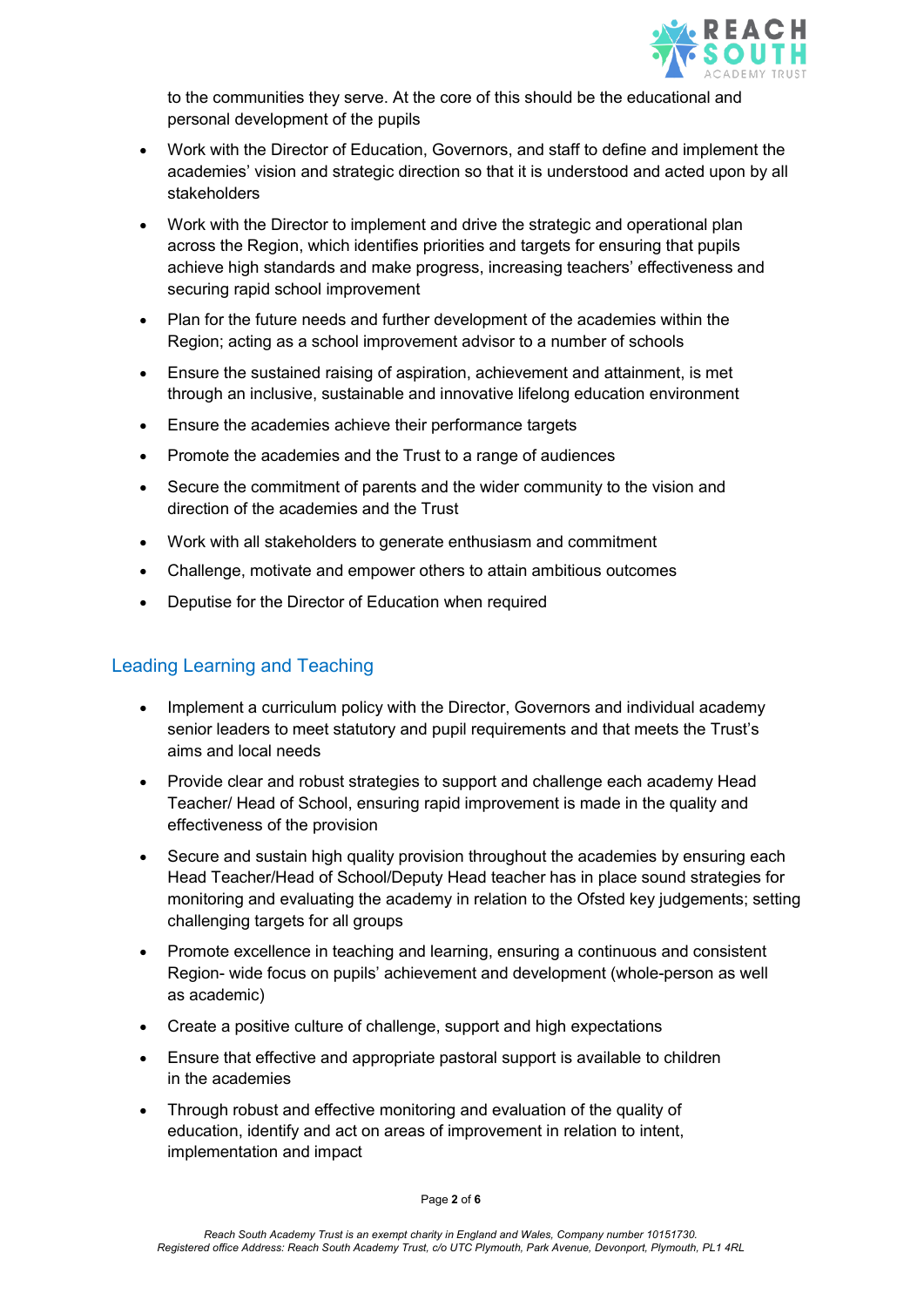

- Develop an inclusive and supportive approach so that each academy is a place where all young people and the wider school community feel welcome
- In collaboration with the Director and Head Teachers, provide support to ensure good and better outcomes from Ofsted inspections

## Raising Aspiration, Achievement and Attainment

- Ensure that robust assessment data analysis is used to set challenging targets
- Challenge practice to ensure a stimulating learning environment
- Ensure Reach South Academy Trust and academy priorities are consistently and effectively implemented and the impact monitored

# Developing Self and Working with Others

- Treat everyone within each academy fairly and equitably
- Develop a culture of personal responsibility that recognises both excellence and supports appropriate strategies to deal with under performance in accordance with Trust Appraisal and Capability policies and procedures
- Work with the Head Teacher/Head of School to build effective teams within academies
- Sustain own enthusiasm and motivation and develop and sustain that of staff
- Motivate and enable all staff to carry out their respective roles to the highest standard, through high quality continuing professional development based on assessment of needs and identified through the appraisal process
- Develop and maintain respect across all stakeholders, inspiring individuals to contribute positively to shared ideas and plans for the academies, and the wider Reach South Academy Trust
- Develop capacity, through coaching and other appropriate means, of the SLT
- Keep abreast of educational developments and best management practice in order to introduce appropriate innovation; be committed to continuous development

# Leading the Organisation

- Provide dynamic, consistent and motivational leadership that drives the vision, ethos and aims of the academy and of Reach South Academy Trust
- Lead by example, be personally visible and committed whilst adopting a strong and flexible leadership style
- Establish collaborative and open relationships with all stakeholders
- Alongside the Director, critically evaluate each academy's performance
- Ensure effective communication; enabling all staff to receive information they need in order to carry out their professional duties effectively

Page **3** of **6**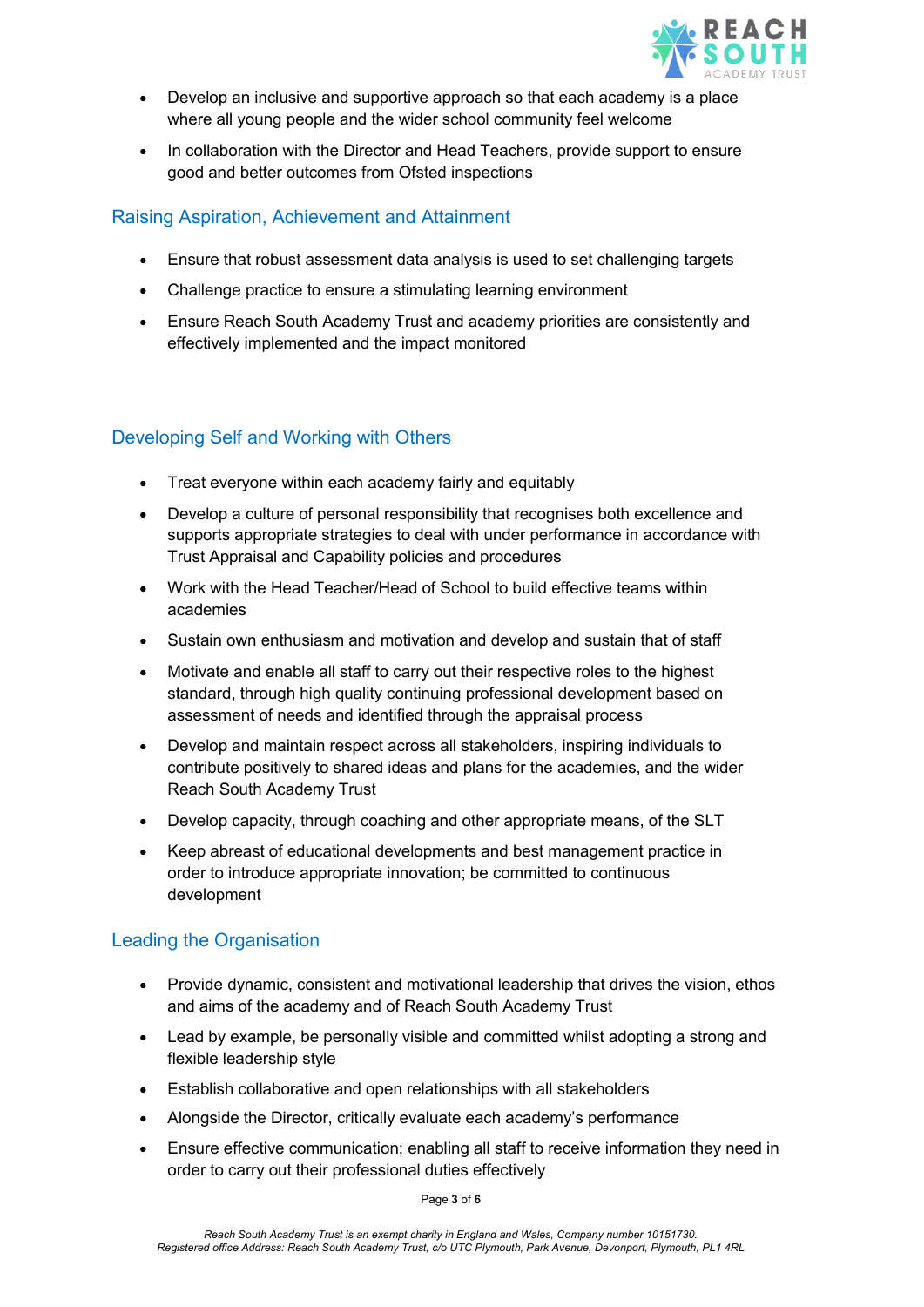

- Ensure structures deliver pupil progression, attainment and achievement
- Oversee the implementation of all Reach South Academy Trust policies and procedures ensuring consistent application

#### Managing the Organisation

- Support when necessary with the academy budget in order to ensure that each academy meets its objectives
- Work with the Head Teacher/Head of School to recruit and retain staff of the highest quality
- Ensure that the allocation and use of accommodation within the school provides a positive learning environment that promotes the highest achievement for all
- Work with Reach South Academy Trust, the Head Teacher/Head of School and Executive Business Manager (EBM) to maximise the level of external funding that is attracted to support each academy's development

## Securing Accountability

- Support and develop Local Governing Bodies (LGB) of individual academies in order to ensure they meet their responsibilities
- Support each academy to establish strong middle leadership roles within a distributed leadership structure
- Secure and support robust academy self-evaluation and quality assurance procedures
- Establish mechanisms for reporting to each academy LGB and all other stakeholders at agreed intervals
- Ensure that each academy Head Teacher/Head of School have in place for all staff clearly defined responsibilities and accountabilities

#### Supporting the Work of the Trust

- Developing and maintaining the ethos of Reach South Academy Trust in all the academies so that it is intrinsic and permeates all aspects of the academies' life and curriculum
- Develop strong, positive relationships with colleagues in the Reach South Academy Trust, and contribute to collaborative work across sponsored academies and support other staff in participating in Regional/Trust work
- Participate in Regional and Trust wide activities in order to share best practice, contribute to the development of Regional/Trust strategies and policies and promote the academies and the Region in a local and national context
- Provide advisory support to academies across all regions as required

#### Leading in the Community Through Collaboration

• Lead in developing community engagement, promoting a continuous culture of change and nurturing creativity for all

Page **4** of **6**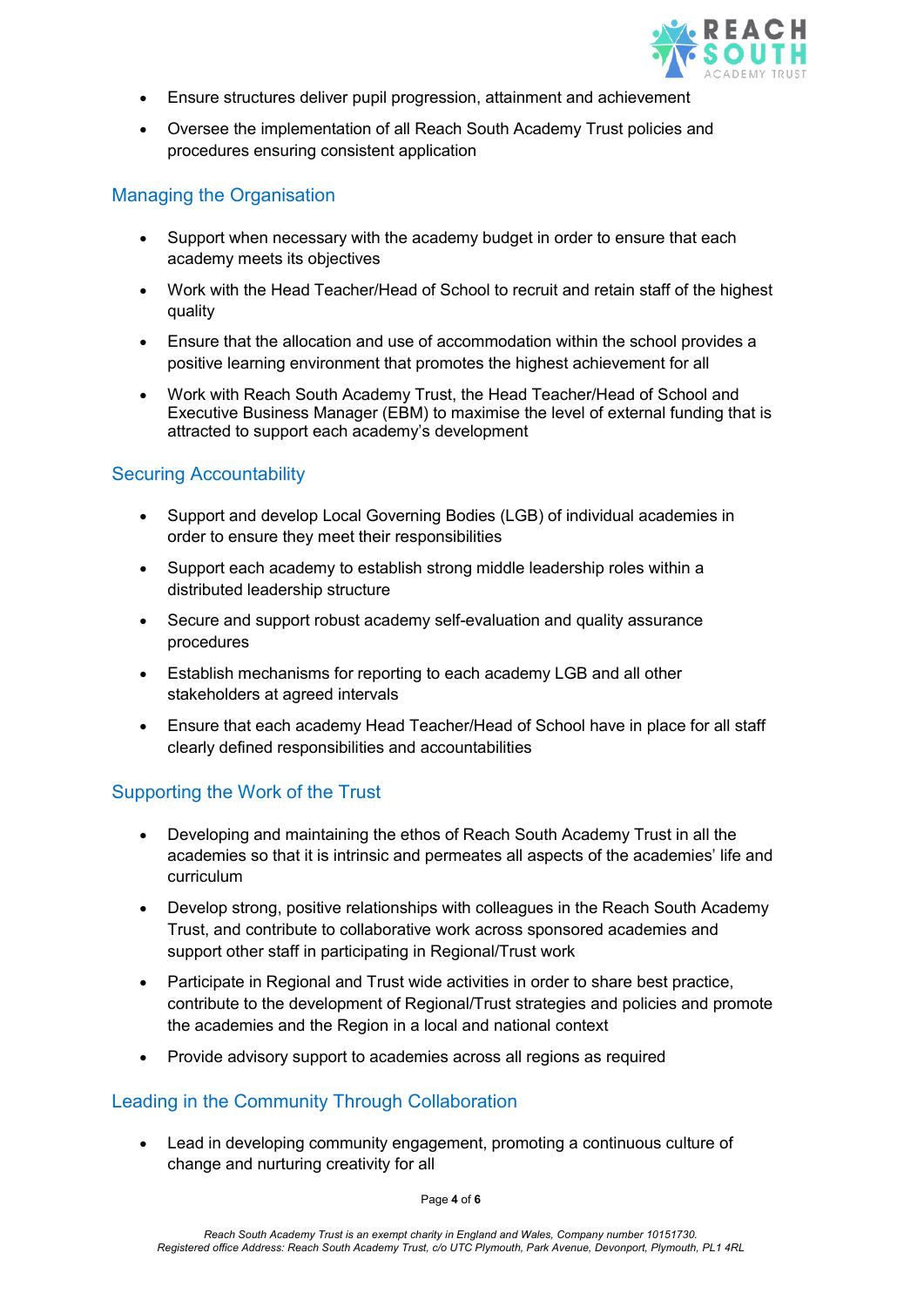

- In conjunction with the Head Teacher/Head of School at designated academies, create and maintain an effective partnership with parents/carers
- Work alongside the Head Teachers to strengthen each academy's positive image in the wider community
- Actively support the diversity of each academy's communities and pupils